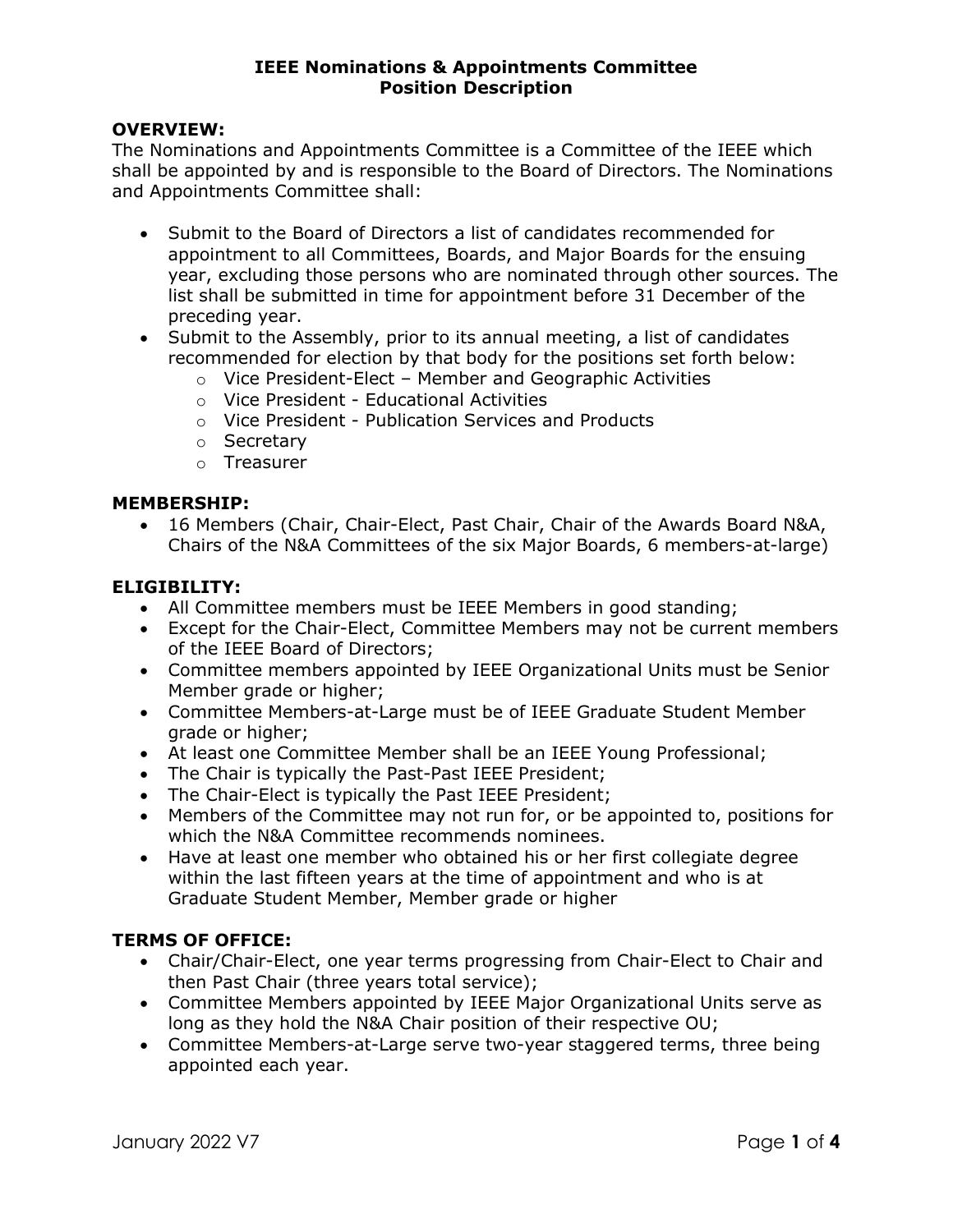# RESPONSIBILITIES OF THE CHAIR:

- Abide by the IEEE Code of Conduct and IEEE Code of Ethics;
- Provide leadership and assume ultimate responsibility for the timely fulfillment of all responsibilities of the Committee defined and required by IEEE Governing Documents, as follows:
	- o The IEEE Certificate of Incorporation under New York State Not for Profit Corporation Law;
	- o The IEEE Constitution;
	- o IEEE Bylaws, notably Bylaws I-304, I-305, and I-307;
	- o IEEE Policies, notably Section 13;
	- o IEEE N&A Operations Manual.
- Assure the timely fulfillment of ad hoc responsibilities that may be assigned to the Committee by the President or Board of Directors;
- Identify and address needed improvements in the Committee's processes and operations;
- Provide strong and visible leadership in identifying qualified candidates for the positions for which the Committee is required to make recommendations;
- Work closely and effectively with members of the IEEE Professional Staff in fulfilling the above-identified responsibilities;
- Represent the Committee before the IEEE Board of Directors and the Assembly;
- Provide a thorough and timely orientation for Members of the Committee and, along with the Past Chair, serve as a mentor to Members, especially new Members of the Committee;
- Preside over all meetings of the Committee, assuring that appropriate and fair processes are followed, and that appropriate records are maintained;
- Demonstrate and foster a culture of professionalism, open discussion, and confidentiality;
- Develop a timeline for annual Committee activities in cooperation with the Professional staff.
- Complete compliance training, as required by IEEE.

# RESPONSIBILITIES OF THE CHAIR-ELECT:

- Abide by the IEEE Code of Conduct and IEEE Code of Ethics;
- Serve as a Member of the Committee, fulfilling the responsibilities of Members as identified below;
- Assist the Chair in fulfilling the responsibilities of Chair;
- Work with the Chair and the President to bring N&A's recommendations to the IEEE Board of Directors and IEEE Assembly;
- Prepare to assume the responsibilities of the Chair;
- Complete compliance training, as required by IEEE.

# RESPONSIBILITIES OF THE PAST CHAIR:

- Abide by the IEEE Code of Conduct and IEEE Code of Ethics;
- Serve as a Member of, and advisor to, the Committee, fulfilling the responsibilities of Members identified below, and helping provide year-toyear continuity;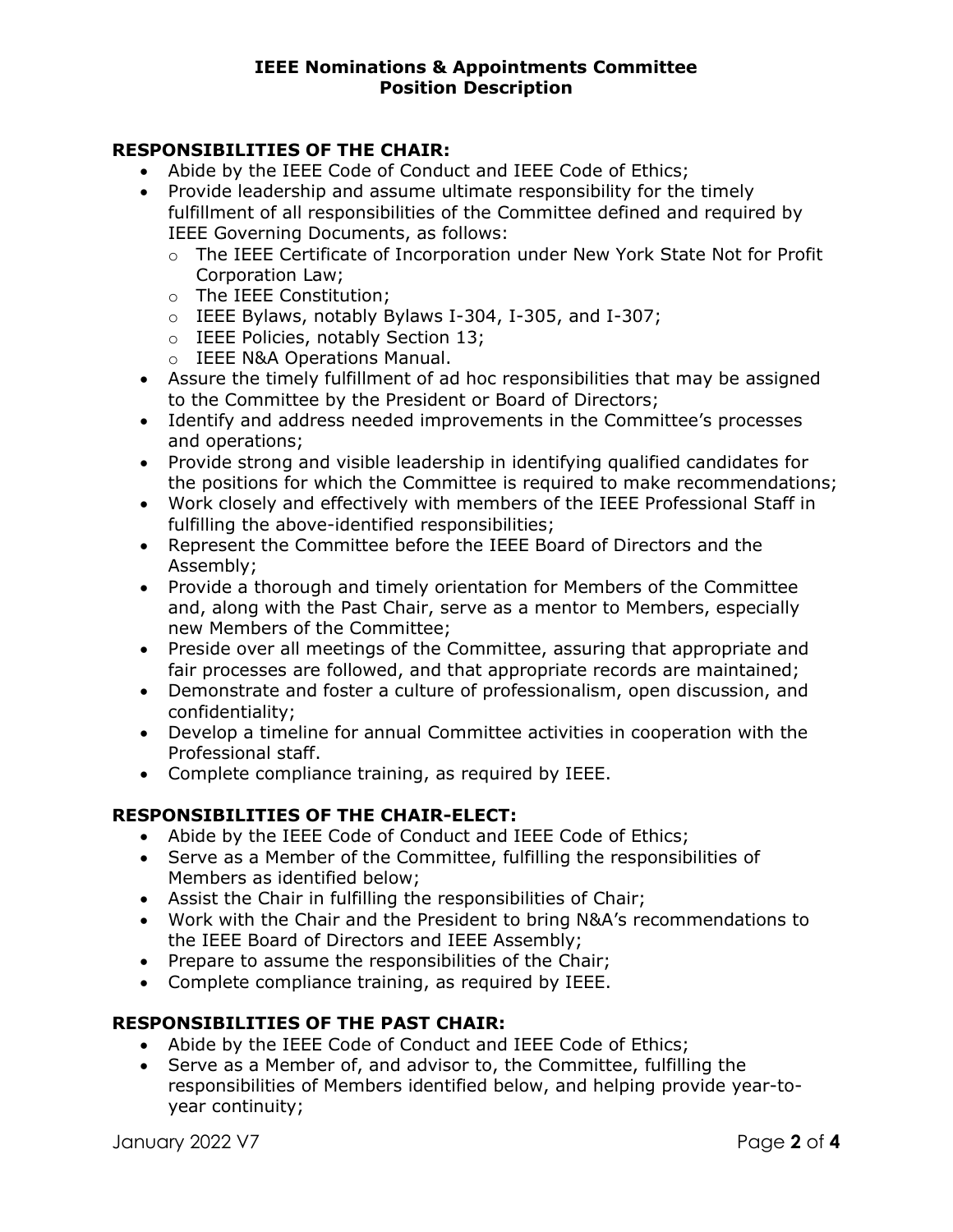#### IEEE Nominations & Appointments Committee Position Description

- Assist the Chair in fulfilling the responsibilities of Chair;
- Complete compliance training, as required by IEEE.

# RESPONSIBILITIES OF COMMITTEE MEMBERS:

- Abide by the IEEE Code of Conduct and IEEE Code of Ethics;
- Accept and carry out such tasks and responsibilities as are assigned by the Chair in a timely manner. These typically include:
	- o Participation in such Orientation activities as requested by the Chair;
	- $\circ$  In-depth outreach to an assigned group of IEEE volunteer leaders;
	- o Participating in and perhaps chairing, one or more sub-committees, with responsibilities assigned by the N&A Chair;
	- o Rating, ranking, and providing comments on the qualifications of potential nominees, and preparing to discuss them with the Committee;
- Participating in two face-to-face meetings of the full Committee, and such telephone conferences as the Chair may deem necessary;
- Become familiar with the committee Operations Manual and related sections of IEEE's Bylaws, Policies and governing documents;
- Complete compliance training, as required by IEEE.

# QUALIFICATIONS AND SKILLS:

### Knowledge

- General familiarity with the IEEE's fields of interests, activities, mission, goals, needs, and direction;
- General familiarity with the functions of IEEE's Major Organizational Units;
- General familiarity with the functions of the leadership positions and committees for which the N&A Committee makes recommendations.

## Experience

- Experience relevant to the mission of the Committee, acquired either through volunteer activities in IEEE or in similar roles in other organizations;
- Experience in working within IEEE's operating culture of volunteer/staff partnerships or experience in other organizations that should provide good preparation for working in the IEEE culture.

## Personal Characteristics

- Evidence of a high level of professionalism in prior IEEE volunteer roles;
- Strong communications and consensus-building skills;
- Ability to act with discretion and preserve the confidentiality of confidential information;
- Honesty, integrity, and adherence to high ethical standards.

## Additional Qualifications for Chair

- Excellent leadership skills including the ability to motivate others; negotiate, compromise and resolve differences; maintain positive working relationships and capability to set direction;
- Ability to facilitate and run meetings efficiently, including familiarity with parliamentary procedures.